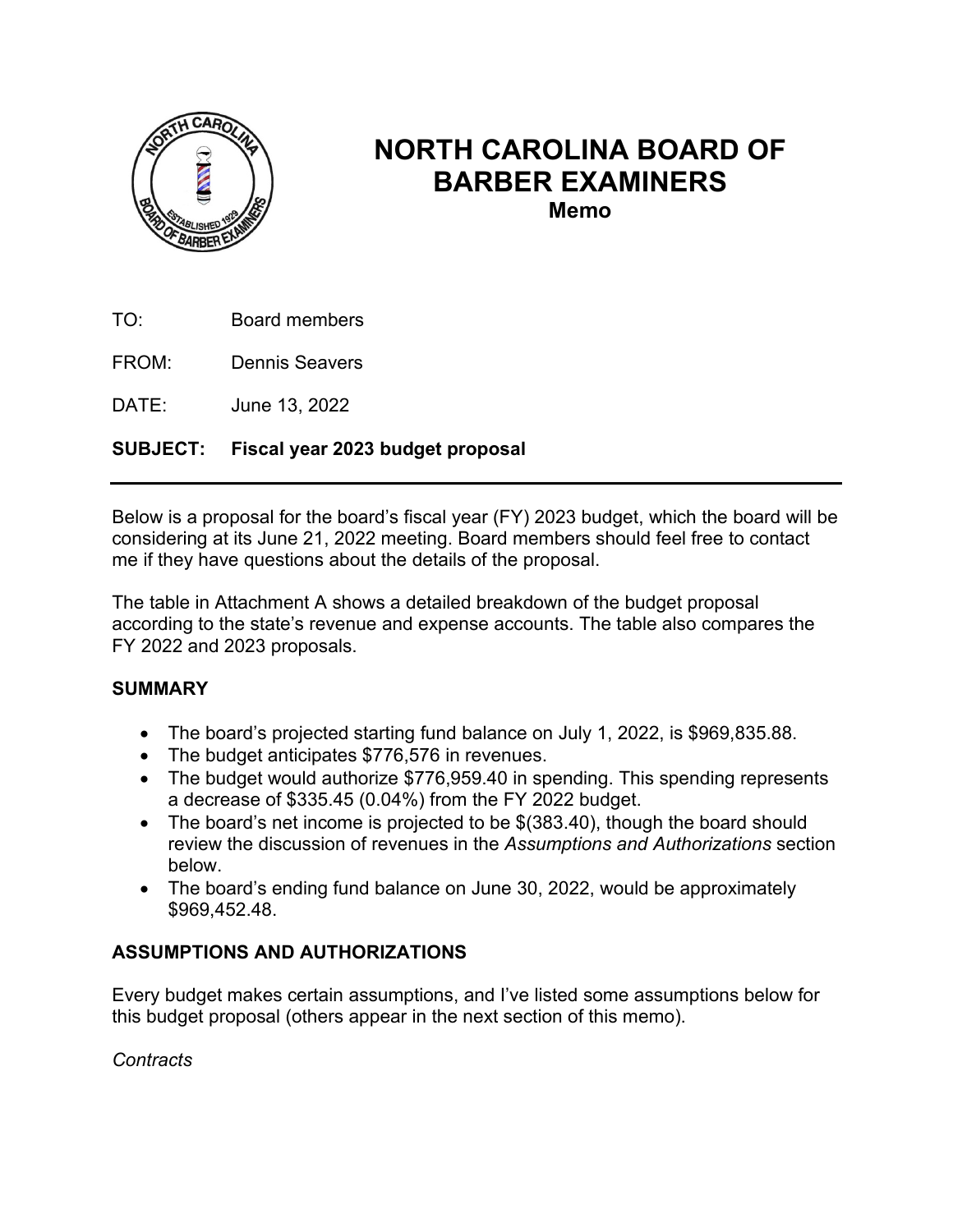As part of this proposal, I ask the board to authorize me to continue or enter into any necessary contracts—the costs of which are included in the budget—to make sure that operations remain smooth, just as the board has done for the last seven fiscal years. These contracts would need to comply with statewide procurement regulations.

## *Board meetings*

Various portions of the budget include costs associated with board meetings. The proposal assumes that the board will hold six regularly scheduled meetings. This assumption is solely for cost projection and doesn't commit the board to a schedule. This budget also assumes that the board will continue its practice of only providing per diems for "full" meetings (such as the regularly scheduled meetings) rather than brief special meetings.

# *Economy*

There are signs that the economy may go into a recession. If that happens, the board may feel the effects of the economic downturn, depending on the nature of the recession. This budget didn't account for the possibility of an economic downturn, which would need to be addressed as necessary during the fiscal year.

# **DETAILED EXPLANATIONS AND JUSTIFICATIONS**

This section of the memo explains portions of the budget that depart notably from the FY 2022 budget. Not all changes in spending are addressed—though the most important are—so if board members have additional questions about changes, they should feel free to contact me. The focus is on expenditures rather than revenues because the latter are projections rather than proposals. The information below is organized by the state's expenditure categories and chart of accounts, as shown in Attachment A.

# **Personal services (531)**

This budget category includes personnel costs and employee-related expenditures, as well as per diem payments for board members. The proposed budget is higher than FY 2022 to account for the 2.5% salary increase required by the statewide budget. Since the board is an Executive Budget Act agency and the salary increases are set in session law, the board must account for the increases in this budget. Other budget accounts under personal services, such as Social Security, are also affected by the salary increase.

Please note there's a budget under consideration by the General Assembly that may revise the salary increase. In fact, the governor has proposed a higher percentage. If there's a higher increase in salaries for FY 2023, the board will need to accommodate the change through a budget revision during the fiscal year.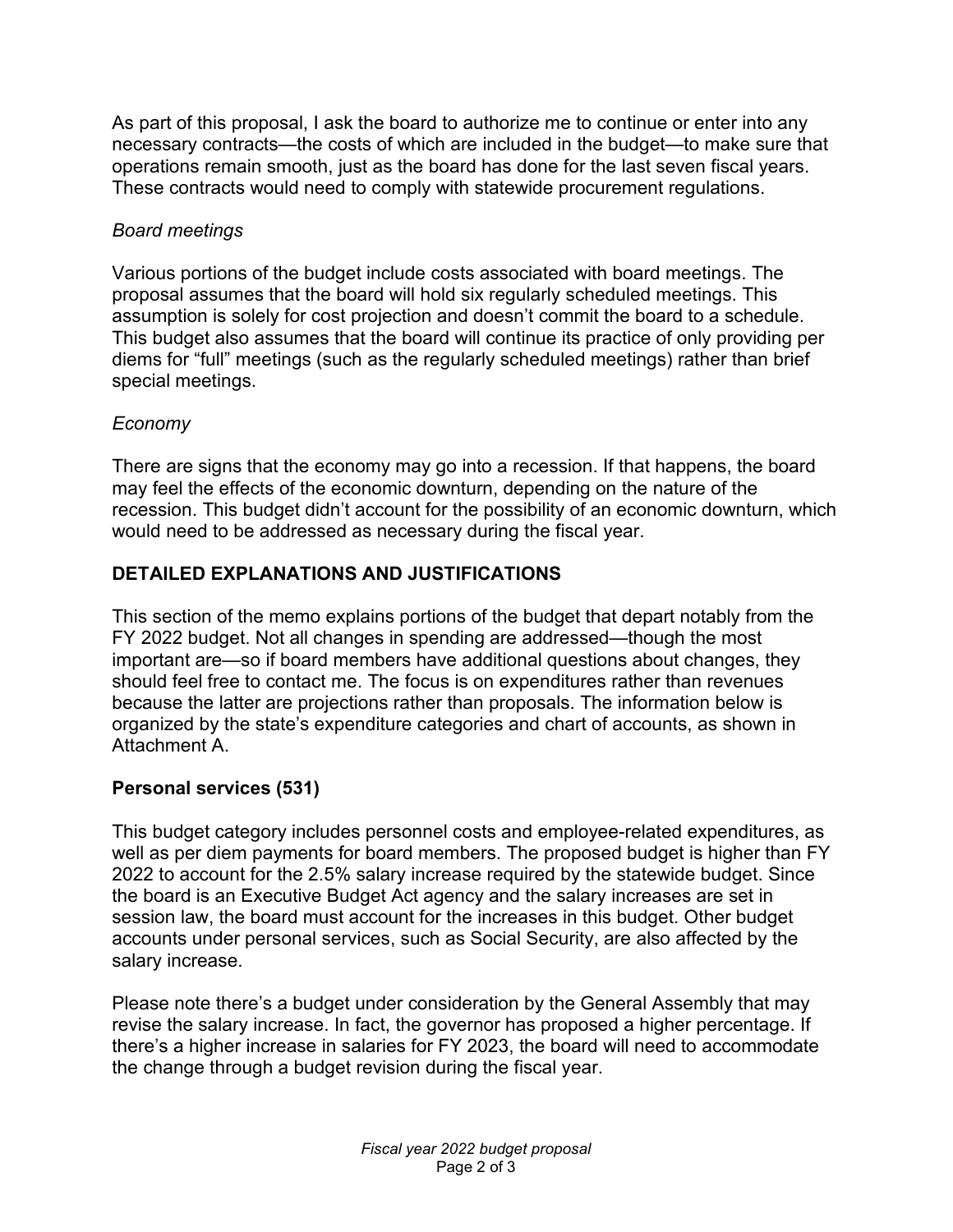#### **Purchased services (532)**

#### *Legal services (532110)*

There is at least one case that may require the board to seek a court injunction. The increased costs for legal services accounts for that possibility. Depending on the number of cases, the cost may be higher and may require a budget revision. If the board decides not to pursue those cases, the board could revise this budget account downward.

#### *Professional testing service (532170001)*

As the board has previously discussed, the board has seen a significant increase in the number of apprentice applicants who fail the written exam. As a result, we've had to order more testing books. The proposed budget accounts for this increase in exams, which hopefully will be temporary.

#### *Meals in-state (532724)*

This proposal reduces the amount budgeted for meals allowed by the State Budget Manual while staff members are on overnight status. The reduction better represents the actual spending practices of the field staff.

#### *IT-related costs (5328xx)*

There are several budget accounts that deal with IT-related costs. (They all begin with 5328, with the last two digits changing account to the budget account.) As discussed in detail in the executive director report for the February 2022 board meeting (see Attachment 2 to the minutes of that meeting), the board had higher-than-usual spending in FY 2022 due to a billing issue by the Department of Information Technology. Since those expenditures were one-time costs, the FY 2023 budget reduces those costs.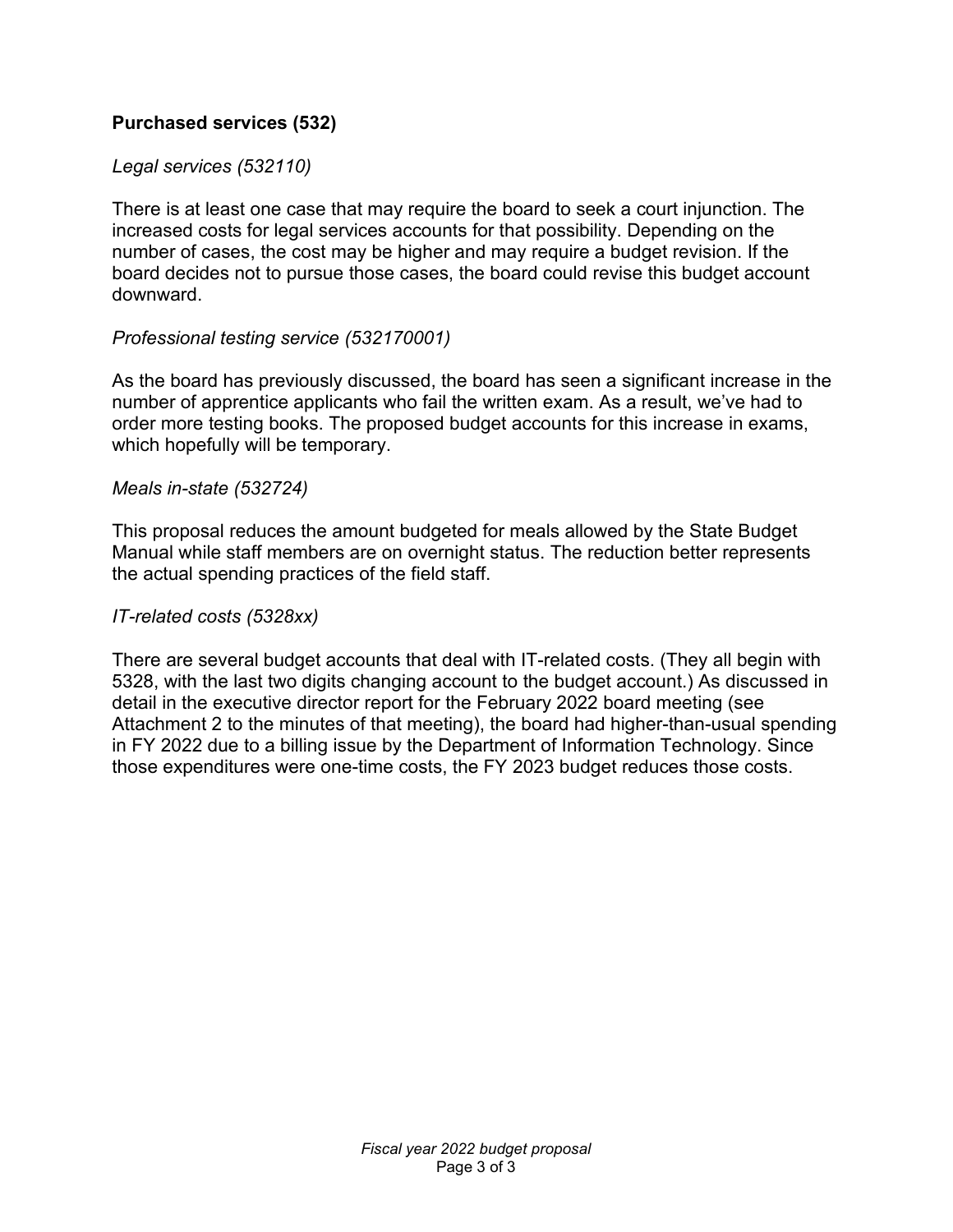# **Attachment A FY 2023 Budget Proposal**

|                                        |    | FY22 Budget              |              | <b>FY23</b>              |    | <b>Difference</b> |  |
|----------------------------------------|----|--------------------------|--------------|--------------------------|----|-------------------|--|
| <b>Income</b>                          |    | (Revised)                |              | <b>Proposed</b>          |    |                   |  |
| 433 - investment income                |    |                          |              |                          |    |                   |  |
| 433121 - STIF interest income          | \$ | 4,200.00                 | - \$         | 4,200.00                 | \$ |                   |  |
| Total 433 - investment income          | \$ | 4,200.00                 | \$           | 4,200.00                 | \$ |                   |  |
| 434 - sales, service, rentals          |    |                          |              |                          |    |                   |  |
| 434320 - sale of surplus property      | \$ |                          | \$           |                          | \$ |                   |  |
| Total 434 - sales, service, rentals    | \$ |                          | \$           |                          | \$ |                   |  |
| 435 - fees, licenses, and fines        |    |                          |              |                          |    |                   |  |
| 435100 - business license fees         |    |                          |              |                          |    |                   |  |
| 435100059 - duplicate license          | \$ | 727.00                   | \$           | 727.00                   | \$ |                   |  |
| 435100060 - individual license         | \$ | 294,571.00               |              | \$294,571.00             | \$ |                   |  |
| 435100061 - school permit              | \$ | 5,077.00                 | \$           | 5,077.00                 | \$ |                   |  |
| 435100062 - bus/shop permit            | \$ | 126,939.00               |              | \$126,939.00             | \$ |                   |  |
| 435100063 - student permit             | \$ | 23,476.00                | S.           | 23,476.00                | \$ |                   |  |
| 435100064 - renewal-individual         | \$ | 60,437.00                | $\mathbb{S}$ | 60,437.00                | \$ |                   |  |
| 435100 - business license fees - Other | \$ | $\overline{\phantom{a}}$ | \$           | $\overline{\phantom{a}}$ | \$ |                   |  |
| Total 435100 - business license fees   | \$ | 511,227.00               |              | \$511,227.00             | \$ |                   |  |
| 435300 - certification fees            |    |                          |              |                          |    |                   |  |
| 435300016 - instructor exam fee        |    |                          | \$           |                          | \$ |                   |  |
| 435300017 - registered exam fee        | \$ | 7,642.00                 | $\mathbb{S}$ | 7,642.00<br>35,109.00    | \$ |                   |  |
|                                        | \$ | 35,109.00                |              |                          | \$ |                   |  |
| 435300018 - apprentice exam fee        | \$ | 119,898.00               |              | \$119,898.00             |    |                   |  |
| 435300019 - apprentice certific        | \$ | 36,249.00                | $\mathbb{S}$ | 36,249.00                | \$ |                   |  |
| 435300020 - instructor certific        | \$ | 13,586.00                |              | \$13,586.00              | \$ |                   |  |
| Total 435300 - certification fees      | \$ | 212,484.00               |              | \$212,484.00             | \$ |                   |  |
| 435400 - inspection/exam fees          | \$ | 37,652.00                |              | \$37,652.00              | \$ |                   |  |
| 435500 - fines, pen, assess fee        | \$ | 9,326.00                 | \$           | 9,326.00                 | \$ |                   |  |
| 435800 - tuition and fees              |    |                          |              |                          |    |                   |  |
| 435830 - other fees                    | \$ | 790.00                   | \$           | 790.00                   | \$ |                   |  |
| Total 435800 - tuition and fees        | \$ | 790.00                   | \$           | 790.00                   | \$ |                   |  |
| Total 435 - fees, licenses, and fines  | \$ | 771,479.00               |              | \$771,479.00             | \$ |                   |  |
| 437 - miscellaneous                    |    |                          |              |                          |    |                   |  |
| 432127 - procurement card rebate       | \$ | 250.00                   | \$           | 250.00                   | \$ |                   |  |
| 437990 - other misc revenue            | \$ | 647.00                   | \$           | 647.00                   | \$ |                   |  |
| Total 437 - miscellaneous              | \$ | 897.00                   | \$           | 897.00                   | \$ |                   |  |
| <b>Total Income</b>                    | \$ | 776,576.00               |              | \$776,576.00             | \$ |                   |  |
| <b>Expense</b>                         |    |                          |              |                          |    |                   |  |
| 531 - personal services                |    |                          |              |                          |    |                   |  |
| 531112 - EPA regular salaries          | \$ | 298,981.52               |              | \$309,446.48             | \$ | 10,464.96         |  |
| 531462 - longevity - receipts          | \$ | 4,722.30                 | \$           | 4,900.87                 | \$ | 178.57            |  |
| 531466 - bonus ARPA receipts           | \$ | 8,500.00                 | \$           |                          | \$ | (8,500.00)        |  |
| 531512 - Social Security               | \$ | 21,621.78                | \$           | 22,947.36                | \$ | 1,325.58          |  |
| 531522 - regular retirement            | \$ | 66,701.76                | S.           | 75,443.36                | \$ | 8,741.60          |  |
| 531562 - medical insurance             | \$ | 38,290.56                | \$           | 39,610.16                | \$ | 1,319.60          |  |
| 531576 - flexible spending acct        | \$ | 793.50                   | \$           | 780.00                   | \$ | (13.50)           |  |
| 531651 - comp to board members         | \$ | 2,400.00                 | \$           | 2,400.00                 | \$ |                   |  |
| Total 531 - personal services          | \$ | 442,011.42               |              | \$455,528.23             | \$ | 13,516.81         |  |
| 532 - purchased services               |    |                          |              |                          |    |                   |  |
| 532110 - legal services                | \$ | 9,054.96                 | S            | 20,000.00                | \$ | 10,945.04         |  |
| 532120 - financial/audit svcs          | \$ | 14,000.00                | S            | 14,500.00                | \$ | 500.00            |  |
| 532145 - managed server support        | \$ | 51,811.25                | $\mathbb{S}$ | 48,763.58                | \$ | (3,047.67)        |  |